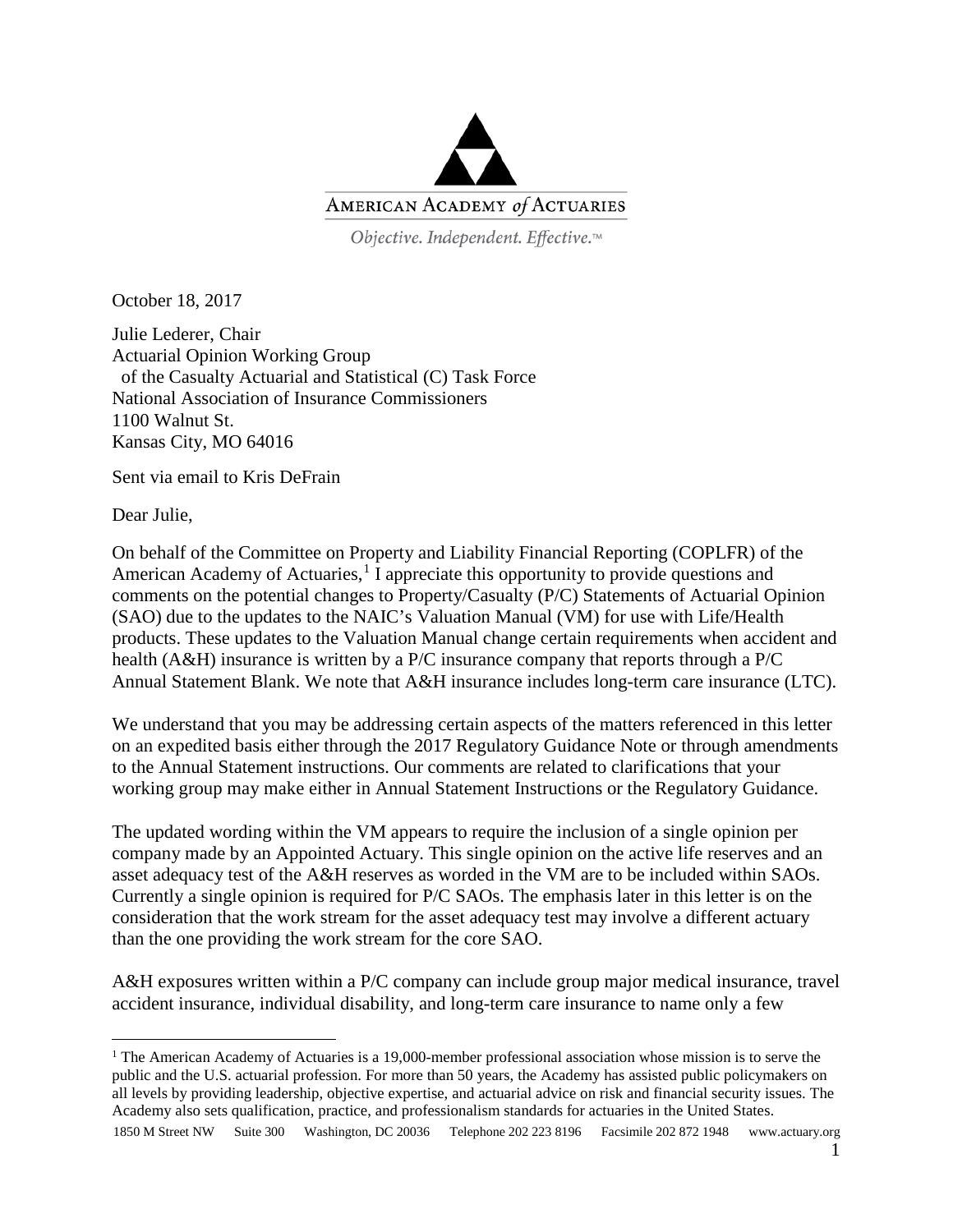examples. The requirements and comments we note in the remainder of this letter may apply differently for this wide range of A&H coverages. We have several questions and comments related to our interpretation of the updated requirement as well as questions and comments on how to incorporate the updated requirement within existing SAOs.

- 1. Loss Reserve component of SAOs. The requirement for this part of an SAO appears to be unchanged. Currently, the loss and loss expense reserves (occasionally referred to as claims reserves) associated with A&H written in a P/C company are to be incorporated within the existing SAOs that actuaries prepare for these companies.
- 2. Active Life Reserves. Some A&H coverages generate active life reserves that are part of a P/C company's unearned premium reserve. There is no change to the need to calculate and recognize these reserves in the financial statements of the company. Currently, we understand that some actuaries include the active life reserves within the long duration unearned premium disclosures and an SAO for P/C companies, but not all actuaries do.
	- a. Should these active life reserves be included within the long duration unearned premium disclosures and the P/C SAO?
	- b. If included, should they be segregated from other long duration contract unearned premium reserves that may be written by a company? For example, if a company provided both long-term care insurance and warranty coverages, would the long duration unearned premium for both coverages be shown on a combined basis within the SAO exhibits or be shown on separate lines? This question also has implications related to the offsetting of these reserve components in deriving an opinion on the long duration unearned premium reserves.
	- c. If segregated, where in Exhibits A and B should this be disclosed?
	- d. Are these A&H related premium reserves subject to the three-pronged test of the other long duration reserves?
- 3. Asset Adequacy Test. Newly added wording in the VM calls for an asset adequacy test. As P/C actuaries, we are not particularly familiar with this requirement and have several questions associated with the approach both as to the results of the calculation as well as the disclosures within the SAO.
	- a. Is the calculation involved in the asset adequacy test expected to result in an increase in the company's entire unearned premium reserve?
	- b. If so, would the resulting increase to the unearned premium reserve be disclosed in Exhibits A or B separately or combined with the active life reserves and other long duration unearned premium reserves?
	- c. Some writers may have a separate premium deficiency reserve related to the coverages subject to the asset adequacy test. The interaction of the premium deficiency reserve and the results of the asset adequacy test may become important in any disclosures. Is there a view on how to handle this within the SAO?
	- d. Are there specific types of comments that regulators are looking for associated with this asset adequacy test? Is there a specific place within the SAO where this commentary is to go? Would the comments be in a separate paragraph or topic area in the Relevant Comments section of the SAO?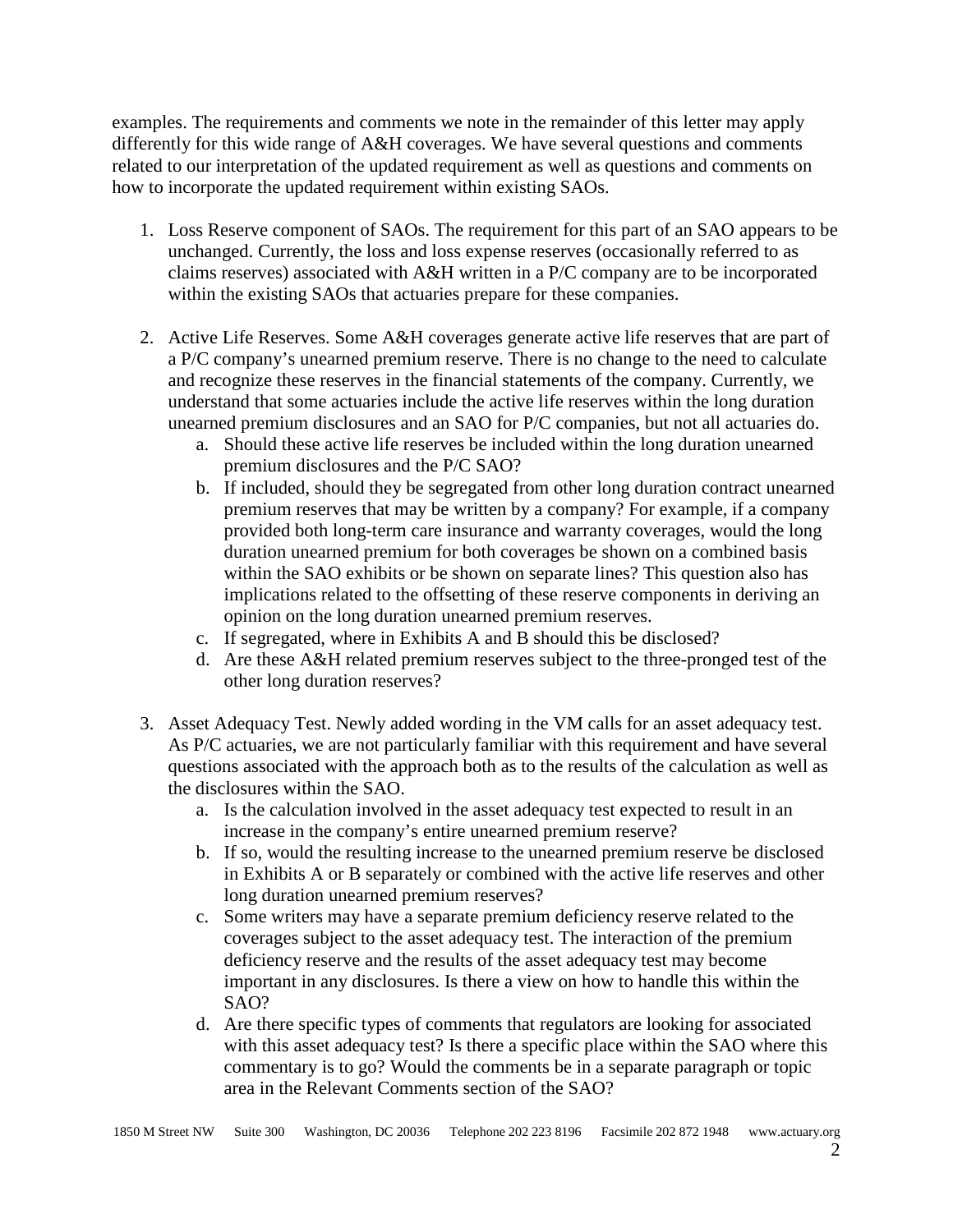- e. The wording associated with the asset adequacy test describes an actuarial memorandum and includes the preparation of some specific schedules. How do those schedules and the memorandum map to or interact with what the SAO on loss reserves and the supporting Actuarial Report?
- 4. Making use of others. For some insurers, the actuary performing the work related to the active life reserves and the asset adequacy test may be different than the actuary appointed by their boards to prepare the SAO. The level of materiality of these reserves compared with the loss reserves will vary by company.
	- a. Is the opinion on the reasonability of the active life reserves and the asset adequacy test not to be aggregated with the opinion on the reasonability of the loss reserves? Or said another way, can one assume that the opinion provided on the loss reserves is not aggregated with the opinion on the long duration reserves? Is that a correct interpretation?
	- b. Depending on the materiality of these reserves relative to the totals for a P/C company as a whole, an Appointed Actuary may be making use of another actuary. We see at least two potential situations here:
		- i. The Appointed Actuary may make use of another following ASOP No. 36 (specifically paragraph 3.7.2) and disclose such in the OPINION paragraph, as currently required in the P/C SAO Instructions.
		- ii. The Appointed Actuary may determine that he/she is unable to issue an opinion on the reserves for those items and therefore qualify the opinion in accordance with ASOP No. 36 paragraph 3.11.d. In this case, would the regulator prefer or accept a separate opinion and disclosure from the actuary who performed the work on the active life reserves and asset adequacy test? If a separate opinion, the mechanics of the separate opinion would need to be described further including the need for separate board appointment.
- 5. Is this requirement in effect for December 31, 2017 statements? Based on the discussion at the Actuarial Opinion Working Group (AOWG) call on September 5, 2017, we understand that this is not a requirement for 2017 SAOs for P/C companies, but may be encouraged for long-term care insurance with more than 10,000 lives. We also understand that there may be some expedited amendments to the Annual Statement instructions. We note that the Actuarial Guideline LTC adopted by the Health Actuarial (B) Task Force, June 2, 2017 does not differentiate between P/C and other companies and which leads to an interpretation of a December 31, [2](#page-2-0)017 effective date. $2$
- 6. Are there exemptions to these requirements for a) small companies or b) companies with small amounts of A&H reserves?
- 7. What is the intended impact of the changes to the SAO relative to the Actuarial Opinion Summary and Schedule P reconciliation?

<span id="page-2-0"></span><sup>&</sup>lt;sup>2</sup> National Association of Insurance Commissioners, "The Application of Asset Adequacy Testing to Long-Term [Care Insurance Reserves,](http://www.naic.org/documents/cmte_b_170615_draft_ltc_aaa_guideline.pdf)" adopted by the Health Actuarial (B) Task Force, June 2, 2017.